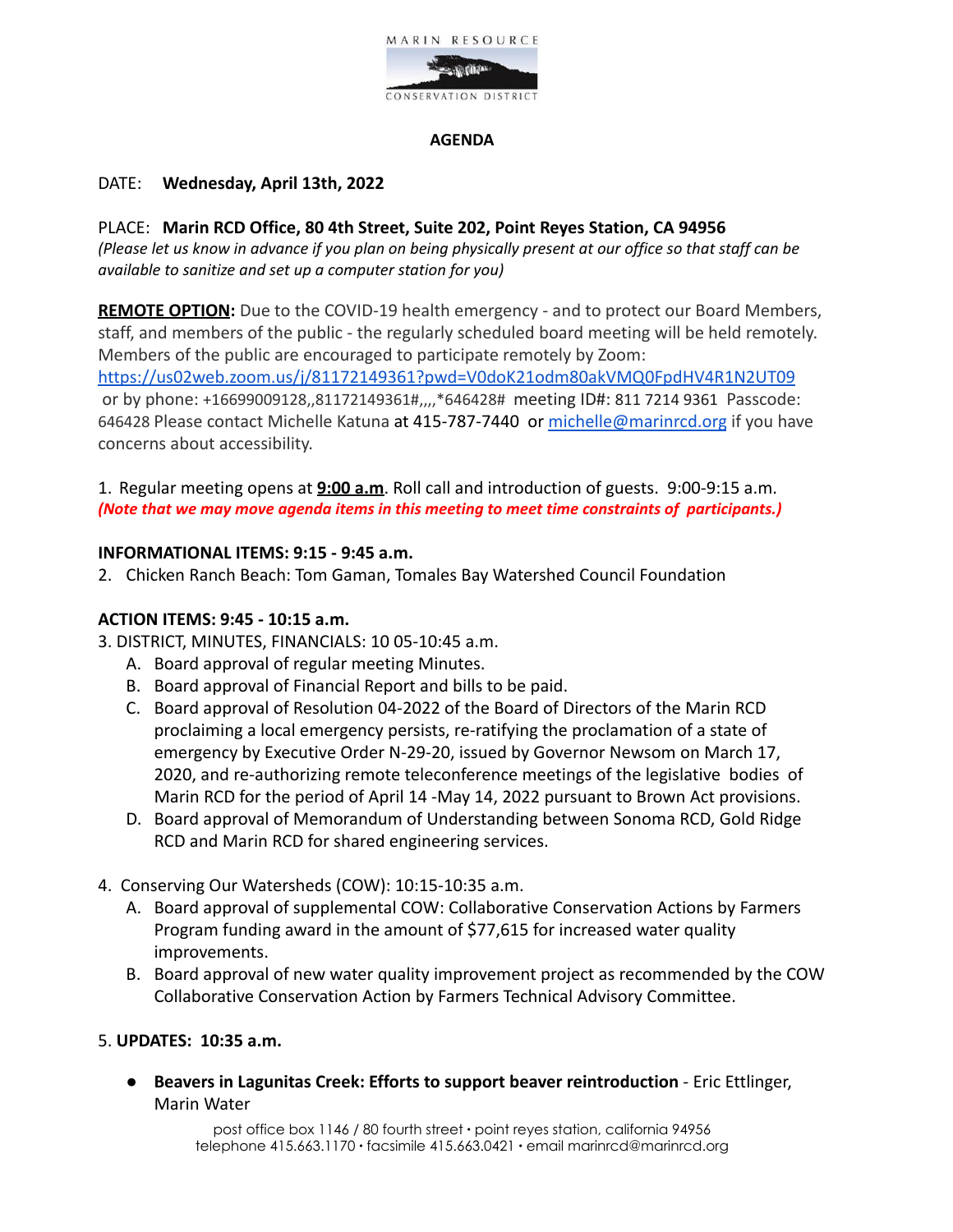● **Bivalve Dairy Update** - Elise Suronen, Planning Consultant and John Taylor, Bivalve Dairy

Partner Updates: 5 min each

- **USDA Natural Resources Conservation Service** Petaluma Field Office Staff
- **Marin Agricultural Land Trust/SAP** MALT Stewardship Staff
- **Point Blue & Students & Teachers Restoring a Watershed** Point Blue Staff

RCD Program Updates (See staff report for details):

- **Messaging/Outreach/Education**: George connected us with the Marin IJ on another article: "Creek advocates eager for assist from beavers" by Will Houston, Marin IJ
- **Drought News-** Sonoma and Marin Counties are pulling together a drought report for the ag community to describe recent challenges and to prepare and plan for future droughts. The Ag Commissioner will be looking for additional drought relief funding.
- **JEDI** Tara has put together a Draft Request for Proposals to hire a diversity, equity, inclusion training consultant.
- **Conserving Our Watersheds Program:** 4 out of 5 COW CCAF projects are currently being designed by Partner Engineer Tom Hammond and Brooke Pippi of NRCS. Cultural and biological review for COW projects is underway for CEQA compliance.
- **Urban Streams Program**: USC continues to work closely with CDA and Land Development regarding the Stream Conservation Area Ordinance. Smolt monitoring in Lagunitas Creek has begun whereas a substantial time commitment has been warranted. Finally, USC carried several site visits and provided support to many stakeholders during the month of March.
- **Carbon Farming Program**: Wildlife Conservation Board: CFP designs and Chileno Valley Ranch CFP underway. *Design approval process and first design coming to the Board for approval at May Board Meeting***.** Wildlife-friendly hedgerow pamphlet is being finalized and translated and printed soon. Department of Conservation-Stemple Creek Restoration: Fence planned for Spring 2022, and plant installation by STRAW for Fall 2022. CDFA Healthy Soils Program a/o Feb 25, 2022 application has closed. Marin RCD will continue to update [design and implementation](https://www.marinrcd.org/carbon-farm-implementation/) resources on website and provide post-award soil sampling and implementation assistance. Latest "Funding Opportunities for Carbon Farming Funding" [spreadsheet linked here.](https://www.marinrcd.org/wp/wp-content/uploads/2022/04/Funding-for-Carbon-Farming-in-Marin_Apr2022update.pdf)
- **Walker Creek Watershed:** CA Department of Fish & Wildlife granted our request for a one year extension to address a lack of significant data in winter 20/21 due to insufficient precipitation.
- **Funding Opportunities:**
	- CARCD is pooling together RCDs to apply for a monarch/pollinator/Carbon Farming grant to the Ca Wildlife Conservation Board. \$221,000-\$450,000 *(Pending)*
	- Measure A will be on the June ballot. *(Pending)*
- **Finance Committee:** The FC reviewed the information compiled in compliance with the Public Records Act requests. Mileage reimbursement adjustment discussed. FC referred staff to research County policies.
- **District:** Two Public Records Act requests were submitted to requesters. Follow up information has been submitted for both requests. MRCD FY2122 Audit is in process. Board member Form 700's are being submitted to the County of Marin. MRCD Financial Transaction Report submitted to the State of California.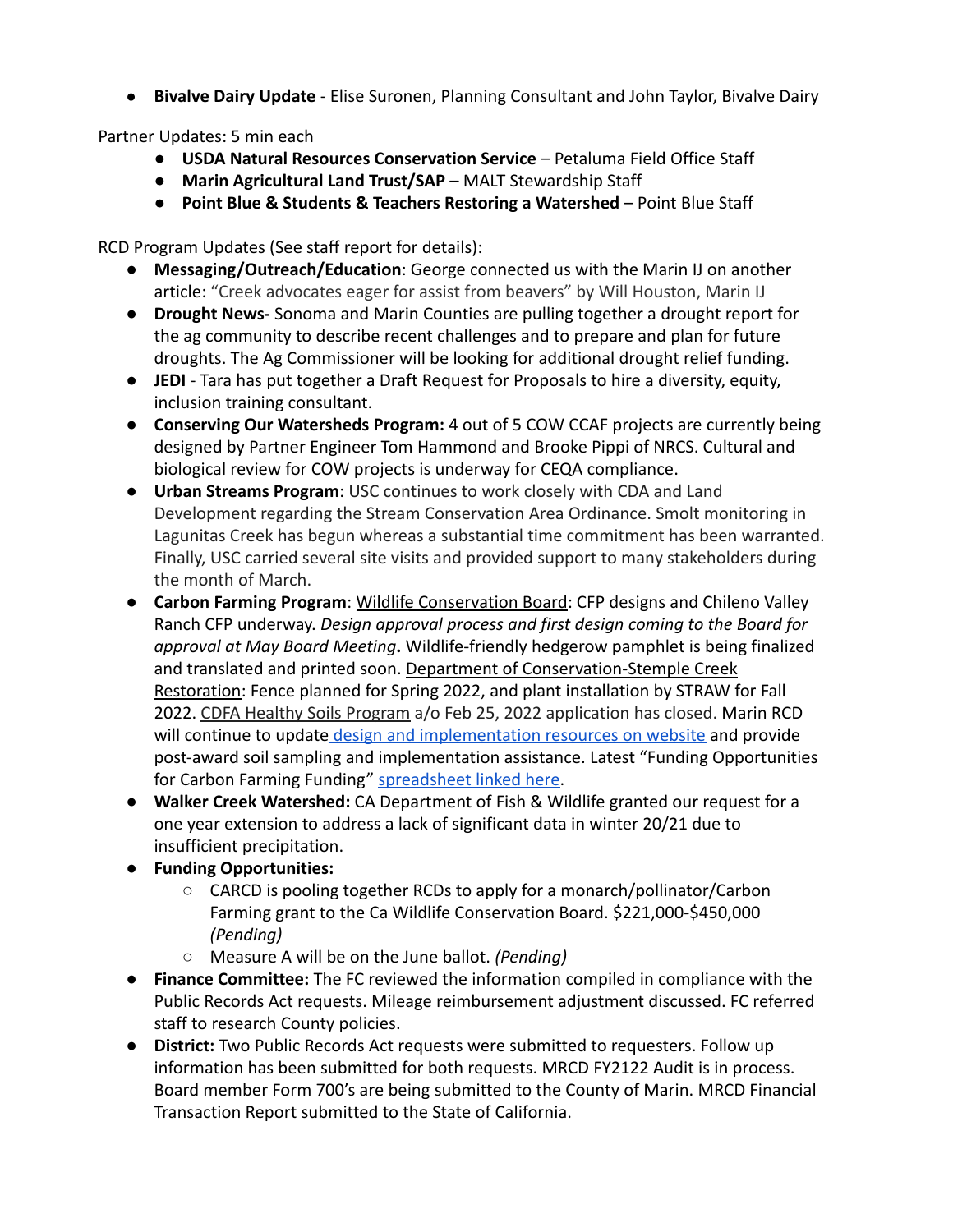● **New landowners/stewards assisted:** Urban: 7 assisted with information, 4 site visits for private property owners living along streams and the County's Flood Control District, 26 total educated. Agriculture: 2 land managers assisted with NRCS application and pre-implementation site visits. Carbon Farming: 5 land managers helped with technical assistance, 2 with Outreach and Education, 3 with Carbon Farm Plan interest, and 3 with funding.

# 6**.** ANNOUNCEMENTS & CORRESPONDENCE

- April 14. 7PM. Marin Local Agency Formation Commission Meeting to review the [Draft](https://www.marinlafco.org/files/745de64cc/West+Marin+MSR+PUBLIC+DRAFT.pdf) [West Marin Municipal Service Review](https://www.marinlafco.org/files/745de64cc/West+Marin+MSR+PUBLIC+DRAFT.pdf) which includes a review of the Marin RCD. Public comments are due by Friday April 29th.
- April 14. 10:30-11:30AM. Drought Webinar for Sonoma Marin Livestock Producers. Register at this [link](https://ucanr.zoom.us/meeting/register/tJMkce6sqzksH9FlQL1OtGxvgMjRZNy6OzoE) or contact Kerry McGrath kamcgrath@ucanr.edu
- [AB 1902 Division 9 Public Resources Code Revisions](https://leginfo.legislature.ca.gov/faces/billNavClient.xhtml?bill_id=202120220AB1902). This is being revised to clarify RCD roles in addition to the Department of Conservation.

# 7. PUBLIC COMMENT

Public comment for any matter not listed on this agenda, provided that no Board action is to be taken. All statements that require a response will be referred to staff to be placed on the next agenda.

8. MEETING ADJOURNED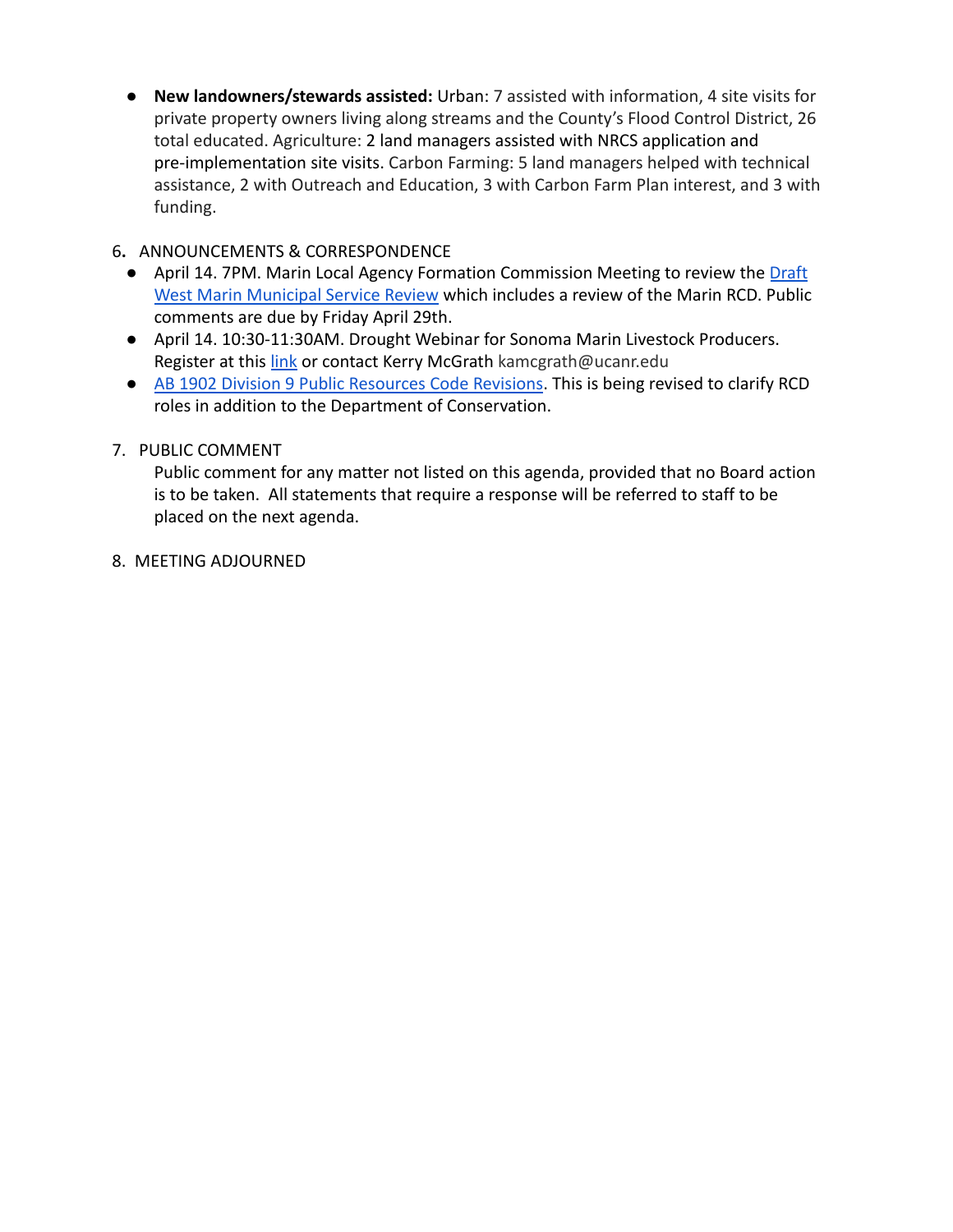

#### **MINUTES**

## DATE: **Wednesday, March 9th, 2022** PLACE: **Marin RCD Office, 80 4th Street, Suite 202, Point Reyes Station, CA 94956**

1. **A regularly scheduled meeting was called to order by Sally Gale, President, at 9:07 a.m.**

Roll call of directors: Mike Moretti, Peter Martinelli and Terry Sawyer. Absent: Bob Giacomini. Associate Directors: George Clyde

Staff: Nancy Scolari, Darrylin Mollath, Michelle Katuna, Emilie Winfield, and Simone Albuquerque. Additional Attendees: Eric Rubenstahl (MALT), Scott Dunbar (MALT), Tristen Brenner (MALT), Isaiah Thalmayer (Point Blue), Jennifer Carlin (MALT Board), Jeff Creque (CCI), Belle Cole (Marin Biomass), Bill Carney (Marin Biomass), Barbara George (Organizing for Action), Tom Gaman (TWF), Bruce Goines (MWPA), Ladi Asgill (MALT), Chad White (Marin Biomass), Tom Hammond (RCD Partner Engineer), Kristina Dutton (PRL), Larry Minikes (Marin Biomass), and Bill Carney (Sustainable San Rafael).

## **INFORMATIONAL ITEMS:**

2. Introduction to Marin Monarch Working Group- Mia Monoe shares her knowledge of gathering data on Monarchs over the last 25 years. She notes that over the last two years they have been reaching extinction levels at the overwintering California coastal areas. Although, this last winter there has been a huge bounce up in the Coastal area between Los Angeles and Monterey which shows a resilience in the species. She encourages us all to support their health in five ways: protect overwintering sites, enhancing and expanding breeding sites (planting milkweed), support community science, advocate for protection and provide a healthy environment for the Monarchs habitat.

## **ACTION ITEMS:**

- 3. MARIN COUNTY BIOMASS STUDY:
	- A. Board approval of Agreement #OPR21121 for \$500,000 with the CA Office of Planning and Research to conduct a Marin County Biomass study. MOTION: Terry; SECOND: Peter; AYES: Unanimous; NOES: None; ABSTENSIONS: None to approve Agreement #OPR21121 for \$500,000 with the CA Office of Planning and Research to conduct a Marin County Biomass study.
	- B. Board approval of Marin Biomass Steering Committee Members to direct the Marin Biomass Study. MOTION: Terry; SECOND: Peter, AYES: Unanimous; NOES: None; ABSTENTIONS: None to approve the Biomass Steering Committee members to direct the Marin Biomass Study.
- 4. DISTRICT, MINUTES, FINANCIALS:
	- A. Board approval of regular meeting Minutes. MOTION: Mike; SECOND: Terry, AYES: Unanimous; NOES: None; ABSTENTIONS: None to approve the regular meeting Minutes.
	- B. Board approval of Financial Report and bills to be paid. MOTION: Peter; SECOND: Terry, AYES: Unanimous; NOES: None; ABSTENTIONS: None to approve Financial Report and bills to be paid.
	- C. Board approval of Resolution 03-2022 of the Board of Directors of the Marin RCD proclaiming a local emergency persists, re-ratifying the proclamation of a state of emergency by Executive Order N-29-20, issued by Governor Newsom on March 17, 2020,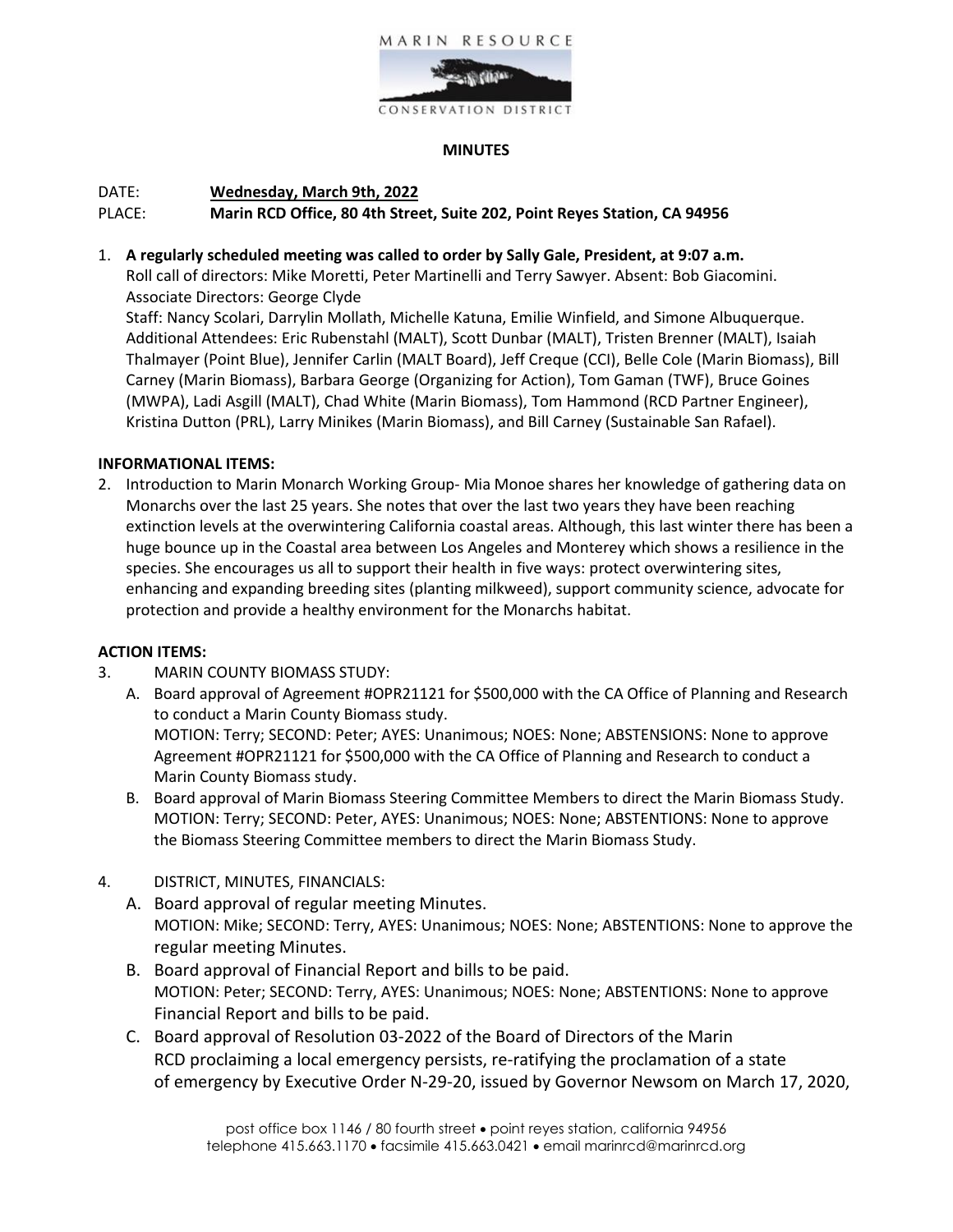and re-authorizing remote teleconference meetings of the legislative bodies of Marin RCD for the period of March 10 - April 13, 2022 pursuant to Brown Act provisions. MOTION: Terry; SECOND: Peter, AYES: Unanimous; NOES: None; ABSTENTIONS: None to approve Resolution 03-2022 of the Board of Directors of the Marin RCD proclaiming a local emergency persists, re-ratifying the proclamation of a state of emergency by Executive Order N-29-20, issued by Governor Newsom on March 17, 2020, and re-authorizing remote teleconference meetings of the legislative bodies of Marin RCD for the period of March 10 - April 13, 2022 pursuant to Brown Act provisions.

- D. Board approval to accept the Marin RCD's Finance Committee recommendation to award a financial auditor contract to Larry Bain for the Marin RCD FY 20/21 Audit. MOTION: Terry; SECOND: Mike, AYES: Unanimous; NOES: None; ABSTENTIONS: None to
- E. Board approval to accept Marin RCD's Finance Committee recommendation to increase employee health insurance allocation to \$600/month April- December 2022. MOTION: Peter; SECOND: Terry, AYES: Unanimous; NOES: None; ABSTENTIONS: None to accept Marin RCD's Finance Committee recommendation to increase employee health insurance allocation to \$600/month April- December 2022.
- 5. CULTURAL AND BIOLOGICAL PROJECT ASSESSMENTS:
	- A. Board approval to execute Contract #C03-2022 with Prunuske Chatham Inc. in the amount of \$15,420.00 to provide regulatory compliance, project planning and biological services for 2022 construction projects.

MOTION: Peter; SECOND: Terry, AYES: Unanimous; NOES: None; ABSTENTIONS: None to approve to execute Contract #C03-2022 with Prunuske Chatham Inc. in the amount of \$15,420.00 to provide regulatory compliance, project planning and biological services for 2022 construction projects.

B. Board approval to award Contract #C04-2022 to a contractor in the amount of \$6,706.00 to complete archaeological review of three (3) 2022 restoration projects. MOTION: Mike; SECOND: Peter, AYES: Unanimous; NOES: None; ABSTENTIONS: None to approve to award Contract #C04-2022 to a contractor in the amount of \$6,706.00 to complete archaeological review of three (3) 2022 restoration projects.

## **INFORMATIONAL ITEMS**

- 7. UPDATES AND PRESENTATIONS:
	- Partner Updates:
	- **USDA Natural Resources Conservation Service**  Nick Goodman shares that their office has added a new Farm Bill Assistant, Kaitlyn Robertson. The EQIP batching period update is NRCS has received 8 preapproved applications for Marin County. Nick emphasizes that there is a big push for CSP from the state office. This program is a good fit for organic dairies, people who have completed multiple EQIP contracts and small cropland farms.
	- **Marin Agricultural Land Trust/SAP**  Eric Rubernstahl shares that the job description for their new Executive Director will be finalized at the end of March. Scott Dunbar informs the meeting that MALT has 80% of their SAP funds earmarked for their fiscal year. They are still welcoming applications for MALTed landowners. He also brings to light that Marin has very little rain. Thus, MALT has been having conversations per the future of their DRAWS program. Tristen mentions that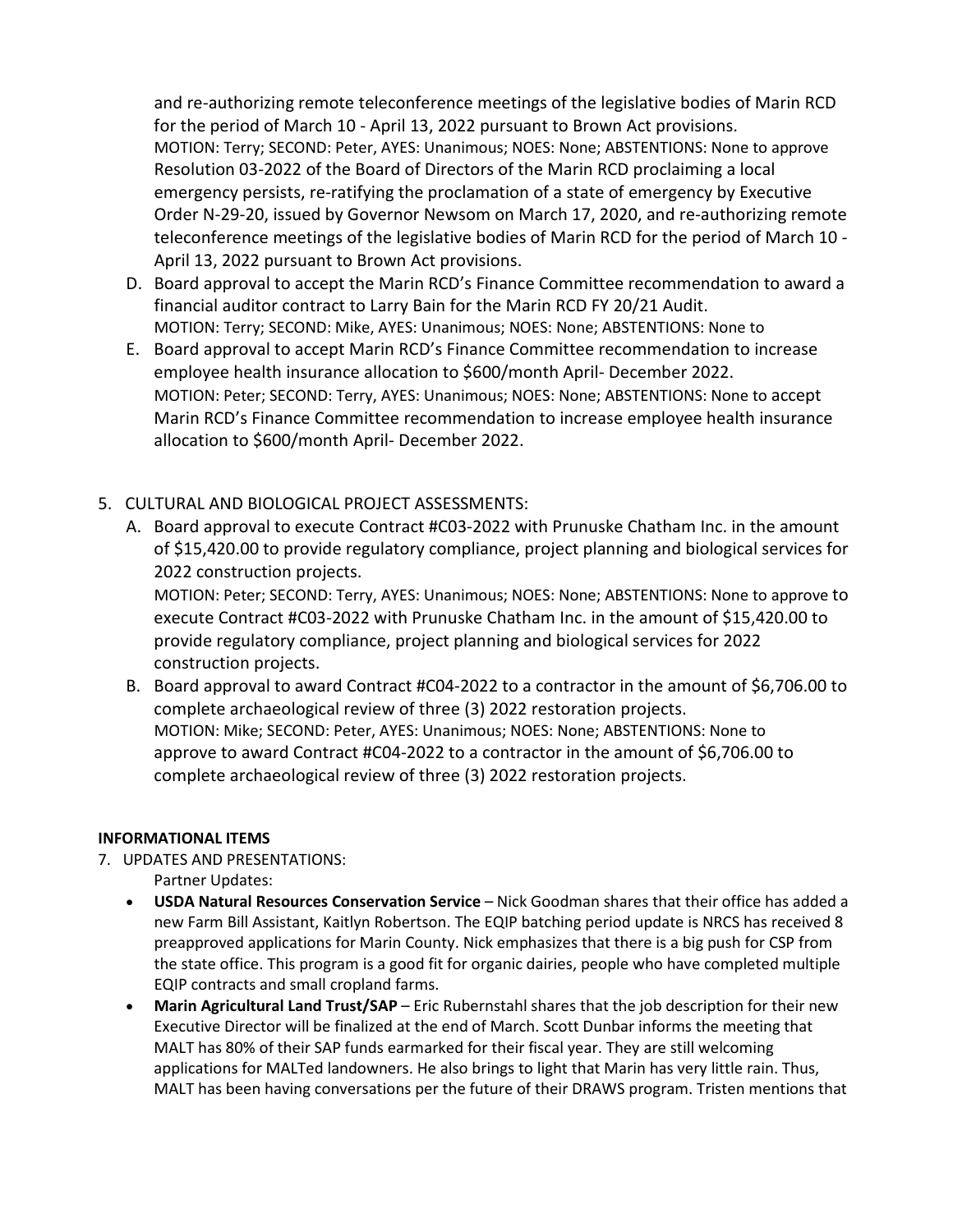MALT's monitoring season will start April  $1<sup>st</sup>$ . Ladi shares that he is working on bringing more science into MALT's efforts. Focusing mainly on Climate Resilience and hints there is more to come in this topic.

• **Point Blue & Students & Teachers Restoring a Watershed** –Isaiah informs to Board that STRAW is wrapping up their planting season and enjoying getting outside with students again. He also shares they are excited to have hired three new Restoration Technicians which expanded who their team represents. Isaiah also recaps that STRAW has been working with the RCD on three projects: WCB, Healthy Soils and Lazy R.

RCD Program Updates (See staff report for details):

- **Messaging/Outreach/Education**: Several articles and letters to the editor were printed in the Marin IJ and Point Reyes Light regarding the status of Measure A.
- **Drought News-** Sonoma and Marin Counties are pulling together a drought report for the ag community to describe recent challenges and to prepare and plan for future droughts. The Ag Commissioner will be looking for additional drought relief funding.
- JEDI Registration is now open for the free [21-Day Racial Equity Habit Building Challenge](https://foodsolutionsne.org/21-day-racial-equity-habit-building-challenge/?utm_source=Food+Solutions+New+England+Mailing+List&utm_campaign=07ff9d6a6d-EMAIL_CAMPAIGN_3_20_2019_5_57_COPY_01&utm_medium=email&utm_term=0_462281e2ff-07ff9d6a6d-447779796) which starts April 4, 2022.
- **Conserving Our Watersheds Program:** COW UDRS Final Report delivered to State Water Board. COW CCAF Design and CEQA Compliance requests for proposals sent to 8+ consultants.
- **Urban Streams Program**: USC continues to work closely with CDA regarding the Stream Conservation Area Ordinance. Smolt monitoring in Lagunitas Creek will be starting up in March whereas a substantial time commitment will be warranted. Finally, USC carried several site visits and provided support to many stakeholders during the month of February.
- **Carbon Farming Program**: Wildlife Conservation Board: CFP designs and Chileno Valley Ranch CFP underway. Wildlife-friendly hedgerow pamphlet is being finalized and translated and printed soon. Department of Conservation-Stemple Creek Restoration: Fence planned for Spring 2022, and plant installation by STRAW for Fall 2022. CDFA Healthy Soils Program a/o Feb 25, 2022 application has closed. Marin RCD will continue to update [design and](https://www.marinrcd.org/carbon-farm-implementation/)  [implementation resources on website](https://www.marinrcd.org/carbon-farm-implementation/) and provide post-award soil sampling and implementation assistance. Latest "Funding Opportunities for Carbon Farming Funding" [spreadsheet linked here.](https://www.marinrcd.org/wp/wp-content/uploads/2022/02/Funding-for-Carbon-Farming-in-Marin_Feb2022update1.pdf)
- **Walker Creek Watershed:** CA Department of Fish & Wildlife granted our request for a one year extension to address a lack of significant data in winter 20/21 due to insufficient precipitation.
- **Funding Opportunities:**
	- $\circ$  CARCD is pooling together RCDs to apply for a monarch/pollinator/Carbon Farming grant to the Ca Wildlife Conservation Board. \$221,000-\$450,000 *(Pending)*
	- o Measure A will be on the June ballot. *(Pending)*
	- o Foundation proposal was submitted for a GIS and project monitoring technician. \$50,000 *(Pending)*
- **Finance Committee:** The FC reviewed auditor proposals, \$212K COVID relief funding that is provided to the RCD and our RCD health insurance allocation.